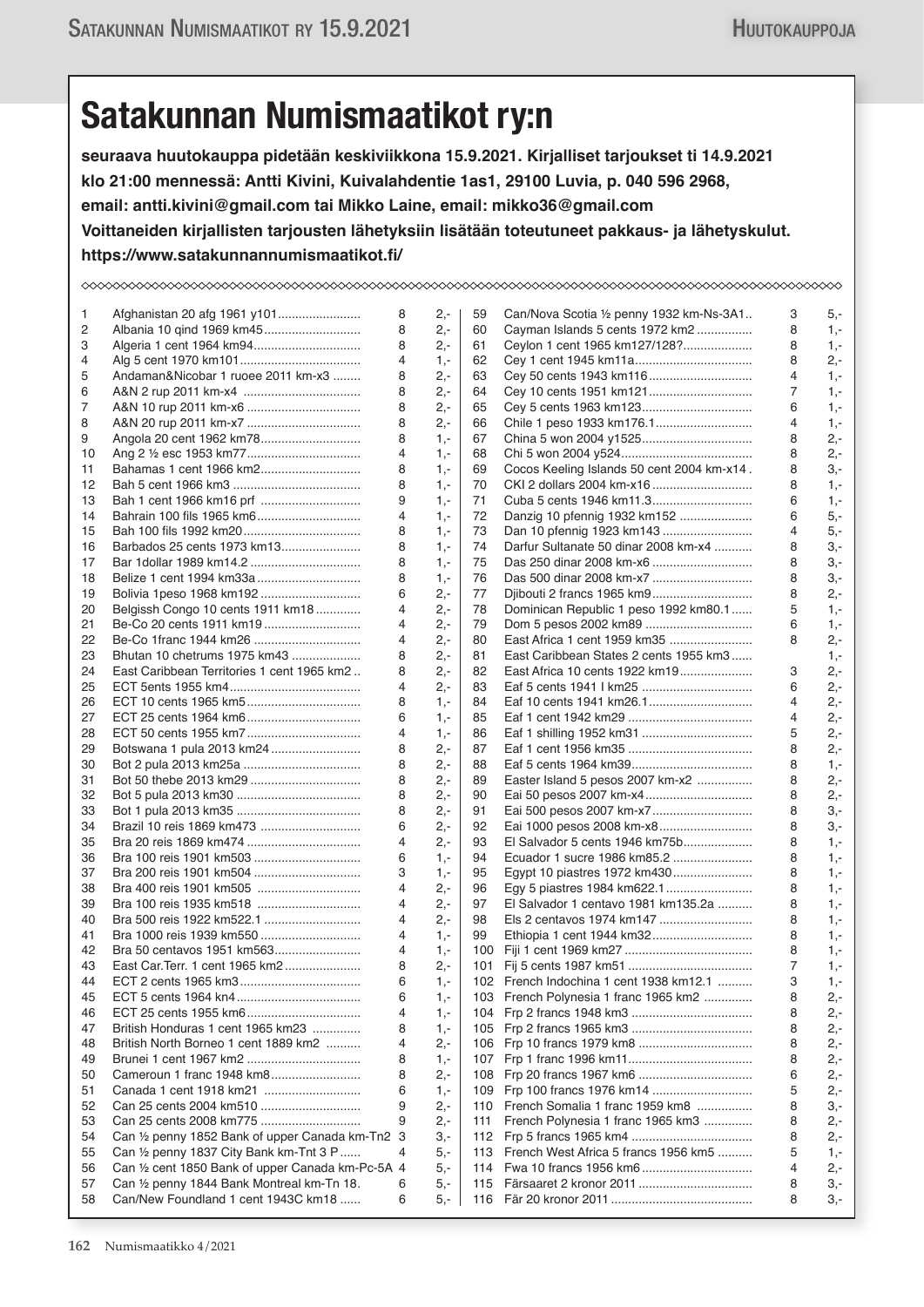|     |                                               | 8 | 3,-   |     |                                          | 8 | $1,-$ |
|-----|-----------------------------------------------|---|-------|-----|------------------------------------------|---|-------|
| 118 |                                               | 8 | 4,-   | 189 | Kurdistan 500 dinars 2006 km-x11         | 8 | 3,-   |
| 119 | Galapagos Islans 25 centavos 2008 km-x4       | 8 | 3,-   | 190 |                                          | 8 | 3,-   |
| 120 | Gai 50 centavos 2008 km-x5                    | 8 | 3,-   | 191 |                                          | 8 | $5,-$ |
| 121 | Hong Kong 10 cents 1949 km25                  | 8 | 2,-   |     |                                          | 8 | $2 -$ |
| 122 | Iceland 50 kronur 1987 km31                   | 8 | З,-   |     |                                          | 8 | $2 -$ |
| 123 | India British 1/2 anna 1835 km447.1           | 4 | $1 -$ |     |                                          | 6 | 4,-   |
| 124 |                                               | 6 | $1 -$ |     |                                          | 4 | $2 -$ |
| 125 |                                               | 5 |       |     |                                          |   |       |
|     | India Republic 1/2 rupee 1954 km6.2           |   | 2,-   |     |                                          | 9 | 4,-   |
| 126 |                                               | 5 | 2,-   |     | 197 Lebanon 5 piastres 1961 km21         | 4 | $1,-$ |
| 127 | India British 1/4 anna 1936 km512             | 8 | 3,-   |     | 198 Leb 10 piastres 1955 km22            | 4 | $1,-$ |
| 128 |                                               | 6 | 2,-   |     |                                          | 7 | $1,-$ |
| 129 |                                               | 6 | 2,-   |     |                                          | 8 | $1,-$ |
| 130 |                                               | 8 | $2,-$ |     |                                          | 8 | $2 -$ |
| 131 |                                               | 4 | $1 -$ |     | 202 Lesotho 5 maloti 2016 km-new         | 8 | 4,-   |
|     | 132 India Portuguese 10 centavos 1961 km30    | 8 | 2,-   |     | 203 Liberia 1 cent 1972 km13             | 7 | $1,-$ |
|     | 133 French Indochina 1/2 centime 1936 km2     | 4 | $2 -$ |     |                                          | 5 | $1 -$ |
|     | 134 Fri 10 cents 1941S km20 no dots           | 6 | 2,-   |     |                                          | 8 |       |
|     |                                               |   |       |     |                                          |   | $1,-$ |
|     |                                               | 5 | 2,-   |     |                                          | 6 | $2,-$ |
|     |                                               | 8 | $5,-$ |     | 207 Lithuania 1 litas 1997 km109         | 8 | $2 -$ |
| 137 | Fri 10 cent 1945a AL km28a                    | 6 | 2,-   |     |                                          | 6 | $1 -$ |
|     | 138 Ireland 1 penny 1995 km20a phpja          | 8 | $1 -$ |     | 209 Luxembourgh 10 centimes 1930 km41    | 5 | $1,-$ |
| 139 |                                               | 8 | $1 -$ |     | 210 Lux 25 centimes 1954 km45a.1         | 8 | $1 -$ |
|     | 140 Isla de Pascua (Pääsiäissaaret) 200 pesos |   |       | 211 |                                          | 8 | 3,-   |
|     |                                               | 8 | 2,-   | 212 |                                          | 8 | $2 -$ |
| 141 | Isle of Man 1/2 penny 1977 km40               | 8 | $1 -$ | 213 | Mexico 10 centavos 1936 km432            | 6 | $1 -$ |
| 142 | Israel 10 p1949 helmellä km11                 | 5 | $1,-$ | 214 |                                          | 8 | 19,-  |
| 143 | Italy 2 centecimes 1861M km2                  | 2 | $1,-$ | 215 | New Zealand 2 dollars 1990 km79          | 4 | $1,-$ |
|     |                                               |   |       |     |                                          |   |       |
| 144 | Ita 5 centecimes 1861M km3.2                  | 2 | $1,-$ | 216 | Nicaragua 5 centavos 1974 km 27-28?      | 8 | $2 -$ |
| 145 | Ita 10 centecimes 1867N km3.3                 | 2 | 1,-   | 217 |                                          | 8 | $2 -$ |
| 146 | Ita 10 centecimes 1867OM km 3.3               | 2 | $1,-$ | 218 |                                          | 4 | $1,-$ |
| 147 |                                               | 6 | 1,-   | 219 |                                          | 8 | $1,-$ |
| 148 |                                               | 5 | 2,-   |     |                                          | 6 | $1 -$ |
| 149 |                                               | 7 | $1,-$ | 221 |                                          | 6 | $1,-$ |
| 150 |                                               | 8 | $1,-$ |     |                                          | 4 | $1,-$ |
| 151 |                                               | 8 | $1 -$ |     | 223 Norway 1 öre 1919 km367a             | 4 | $1 -$ |
| 152 | Ita/Sardinia 5 centesimi 1826 km127.2         | 2 | 2,-   | 224 |                                          | 8 | $1,-$ |
| 153 | Ita/Tuscany 5 centesimi 1859 c83              | 2 | 2,-   |     | 225 Nor 5 kroner 1979 km420              | 7 |       |
|     |                                               |   |       |     |                                          |   | $1,-$ |
| 154 | Jamaica 1 cent 1970 km45 prf                  | 9 | 2,-   |     | 226 Pakistan 1 pie 1956 km11             | 8 | $1 -$ |
| 155 | Jam 10 cents 1975 km47 prf                    | 9 | 2,-   |     |                                          | 8 | $1,-$ |
| 156 |                                               | 8 | $1 -$ |     |                                          | 4 | $1,-$ |
| 157 | Jam 20 dollar 2001 km182                      | 5 | $1 -$ |     |                                          | 8 | $1 -$ |
| 158 |                                               | 6 | $2,-$ |     |                                          | 8 | $1,-$ |
|     |                                               | 7 | $2 -$ |     | 231 Panama 5 centimes 1929 km9           | 4 | $2 -$ |
|     |                                               | 8 | $2,-$ |     | 232 Pan 1 centesimo 1966 km22 prf        | 9 | 2,-   |
| 161 |                                               | 8 | 1,-   |     | 233 Pan 5 centesimos 1961 km23.1         | 6 | $3,-$ |
|     | 162 Jer 5 new pence 1968 km32                 | 8 | $1 -$ | 234 | Papua New Guinea 2 t1978 km2             | 5 | $1,-$ |
| 163 |                                               | 8 | 2,-   |     |                                          | 7 | 2,-   |
| 164 | Jor 5 piastres AH1430 km73                    | 8 | $2,-$ | 236 |                                          | 4 | $1,-$ |
| 165 |                                               | 6 | $1 -$ |     | 237 Paraguay 5 centimos 1947 km21        | 8 | $2,-$ |
|     |                                               |   |       |     |                                          |   |       |
| 166 |                                               | 6 | $2 -$ | 238 |                                          | 8 | $1,-$ |
| 167 | Kalaalit Nunaat 2 kroner 2010 km-xPr4         | 8 | $2,-$ | 239 | Par 15 centimos 1953 km26                | 8 | $1,-$ |
| 168 |                                               | 8 | $2 -$ |     | 240 tPar 25 centimos 1953 km27           | 8 | $1,-$ |
| 169 | Kan 20 kroner 2010 km-xP7                     | 8 | $2 -$ | 241 |                                          | 4 | $1,-$ |
| 170 | Kan 50 kroner 2010 km-xP8                     | 8 | 3,-   | 242 |                                          | 5 | $1,-$ |
| 171 |                                               | 3 | 4,-   |     |                                          | 8 | $1,-$ |
| 172 | Kazakhstan 50 tenge 2013 uc105                | 8 | 5,-   | 244 | Per 5 soles 1977 km267                   | 8 | $2 -$ |
| 173 | Kaz 100 tenge 2016 km341                      | 7 | 4,-   | 245 |                                          | 8 | $1,-$ |
| 174 |                                               | 8 | $1,-$ |     | 246 Per 10 centimos 1985 km293           | 8 | $1,-$ |
| 175 |                                               | 7 | 1,-   | 247 | Per 20 centimos 1986 km294               | 8 | $1,-$ |
| 176 | Keeling-Cocos Islands 5 cents km-x11          | 8 | 2-    | 248 | Per 50 centimos 1988 km295               | 8 | $1,-$ |
|     |                                               |   |       |     |                                          |   |       |
| 177 |                                               | 8 | $2,-$ | 249 | Philippinas 5 centimo 1995 km268         | 8 | $1,-$ |
| 178 |                                               | 8 | $2 -$ |     |                                          | 6 | $1,-$ |
| 179 |                                               | 8 | $2,-$ | 251 | Portugal 20 centavos 1924 km574          | 4 | $1,-$ |
| 180 |                                               | 8 | $5,-$ |     | 252 Por 50 centavos 1952 km577           | 5 | $2,-$ |
| 181 |                                               | 8 | $2 -$ |     |                                          | 8 | $1,-$ |
| 182 |                                               | 8 | $2,-$ | 254 | Russia 10 kopeekkaa 1980 km130 prf-like  | 9 | $1,-$ |
| 183 |                                               | 8 | 2,-   | 255 | Rus 15 kopeekkaa 1980 km131 prf-like     | 9 | $1,-$ |
| 184 |                                               | 8 | $2 -$ |     | 256 Rus 20 kopeekkaa 1980 km132 prf-like | 9 | $1,-$ |
| 185 | Korea(South)1 hwan 1961 km1                   | 8 | $5,-$ | 257 | Rus 1 rubla 1977 km144 Olympia           | 6 | $1,-$ |
| 186 |                                               | 7 | 5,-   | 258 | Rus 1 rubla 1978 km153.1 Oly             | 6 | 1,-   |
| 187 | Korea/South 1 won 1969 km4a                   | 8 | 2.-   |     | 259 Rus 1 rubla 1979 km164 Olympia       | 6 | $1,-$ |
|     |                                               |   |       |     |                                          |   |       |